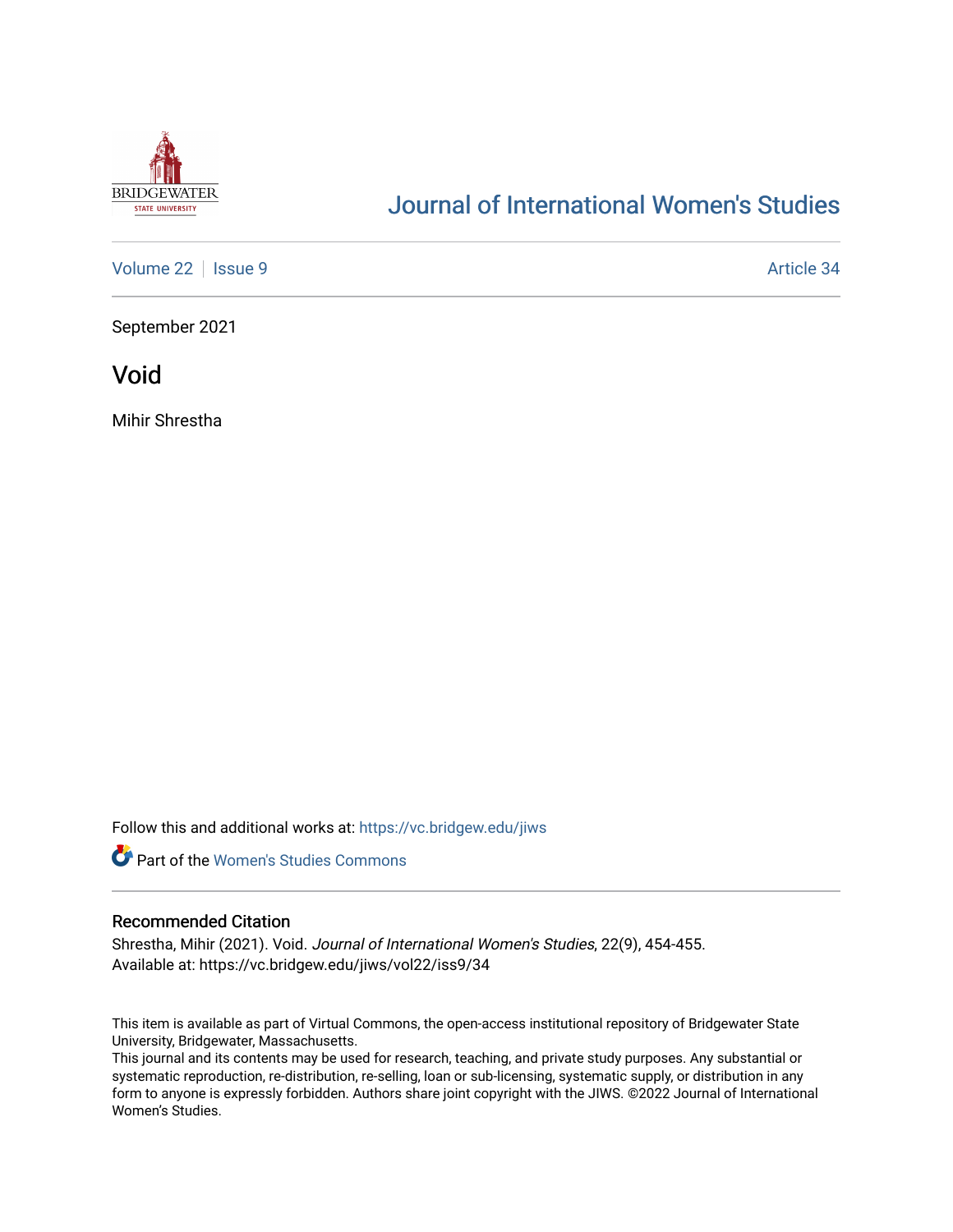#### Shrestha: Void

This journal and its contents may be used for research, teaching and private study purposes. Any substantial or systematic reproduction, re-distribution, re-selling, loan or sub-licensing, systematic supply or distribution in any form to anyone is expressly forbidden. ©2021 Journal of International Women's Studies.

### **Void**

### **By Mihir Shrestha**

# **About the Artist**

I am an undergraduate student. I like spending my time doing art, mainly sketching. I wanted to step out of my comfort zone, so I made this painting. Every drawing I create is different than the previous one; creating this painting was new and interesting for me. I started my art page after high school so that I could save all my drawings and share my work with others. Even though it isn't my main focus for my career, I am planning to hone my skills in art because I enjoy doing it and the act of creating brings a different kind of peace of mind to me. Email: mihirshr13@gmail.com.

#### **About the Painting**

The painting shows the oppression of women by both men and women. It shows different means of violence towards women such as domestic violence, rape, torture, child marriage, human trafficking, vocal abuse, abortion, and lack of freedom. The background denotes the darkness they lie in, where women experience mental and physical harm. Materials used: colored poster (camel), graphite pencil, hard paper, round tip brushes.

454